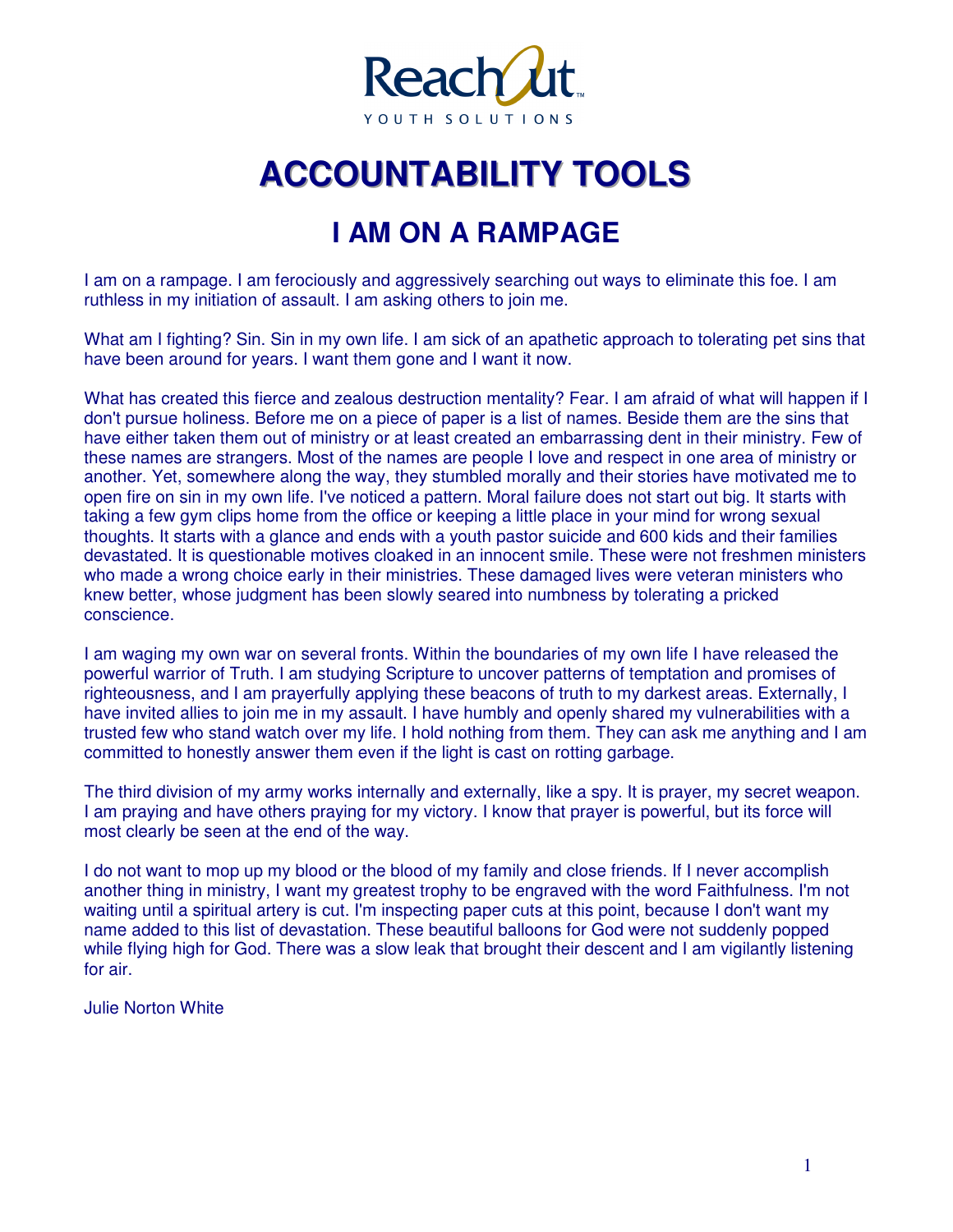

## **LIFE INVENTORY**

| 1= Where I was 6 months ago 2= Where I am today 3= Where I would like to be 6 months from now                                      |                |              |             |                |                |       |       | Please rate the following areas of your life: |   |   |    |                           |
|------------------------------------------------------------------------------------------------------------------------------------|----------------|--------------|-------------|----------------|----------------|-------|-------|-----------------------------------------------|---|---|----|---------------------------|
|                                                                                                                                    | $\overline{0}$ | $\mathbf{1}$ | $2^{\circ}$ | 3 <sup>1</sup> | $\overline{4}$ | $5 -$ | $6 -$ | $\overline{7}$                                | 8 | 9 | 10 |                           |
| <b>PHYSICAL</b><br>Fatigued                                                                                                        |                |              |             |                |                |       |       |                                               |   |   |    | Energetic                 |
| <b>MENTAL</b><br><b>Depressed</b>                                                                                                  |                |              |             |                |                |       |       |                                               |   |   |    | <b>Extremely happy</b>    |
| <b>SPIRITUAL</b><br>Dry 2008 - 2009 - 2009 - 2009 - 2010 - 2010 - 2010 - 2010 - 2010 - 2010 - 2010 - 2010 - 2010 - 2010 - 2010 - 2 |                |              |             |                |                |       |       |                                               |   |   |    | Cup running over          |
| <b>MARRIAGE</b><br>Near divorce                                                                                                    |                |              |             |                |                |       |       |                                               |   |   |    | Perfect match             |
| <b>SEX LIFE</b><br><b>Dreadful</b>                                                                                                 |                |              |             |                |                |       |       |                                               |   |   |    | Like a honeymoon          |
| <b>FAMILY</b><br><b>Disappointing</b>                                                                                              |                |              |             |                |                |       |       |                                               |   |   |    | Satisfying                |
| <b>SOCIAL</b><br><b>Horrid</b>                                                                                                     |                |              |             |                |                |       |       |                                               |   |   |    | Great                     |
| <b>FINANCIAL</b><br><b>Hurting</b>                                                                                                 |                |              |             |                |                |       |       |                                               |   |   |    | Extra to spare            |
| <b>WORK</b><br>Dreaded each day                                                                                                    |                |              |             |                |                |       |       |                                               |   |   |    | <b>Exciting</b>           |
| <b>FUTURE</b><br>Dull and threatening                                                                                              |                |              |             |                |                |       |       |                                               |   |   |    | <b>Blue skies shining</b> |
| <b>PAST</b><br><b>Terrible</b>                                                                                                     |                |              |             |                |                |       |       |                                               |   |   |    | Satisfying                |
| <b>PERSONAL GROWTH</b><br><b>Stagnant</b>                                                                                          |                |              |             |                |                |       |       |                                               |   |   |    | <b>Growing daily</b>      |
| <b>LIFE</b><br>Awful                                                                                                               |                |              |             |                |                |       |       |                                               |   |   |    | <b>Wonderful</b>          |
| <b>CHURCH</b><br>Disappointing                                                                                                     |                |              |             |                |                |       |       |                                               |   |   |    | Satisfying                |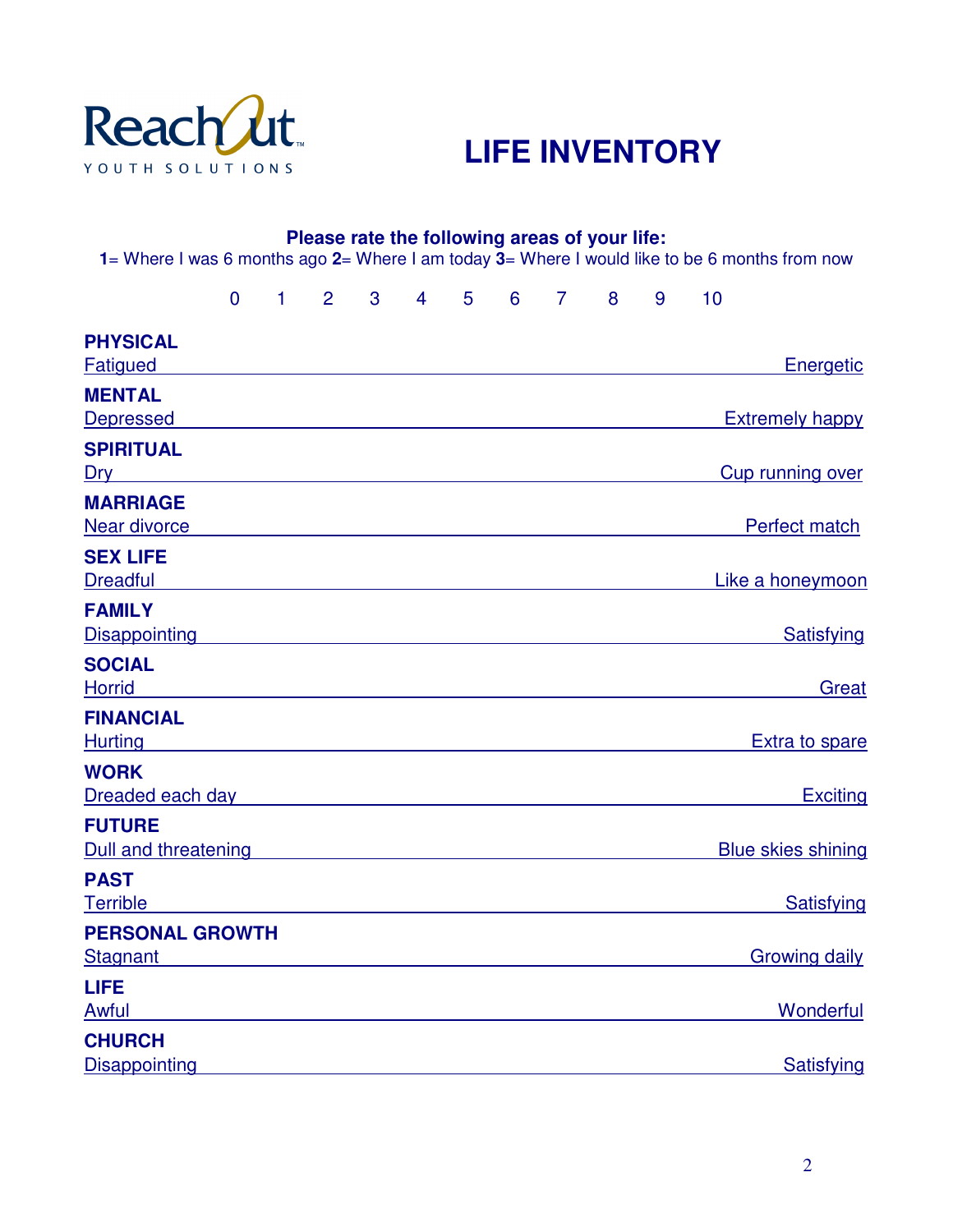

## **ACCOUNTABILITY QUESTIONS**

Sample questions to ask yourself. If you have an accountability partner or group you might give them permission and encouragement to ask you these questions.

#### 1. SPIRITUAL

- Am I growing in my relationship with the Lord?
- How do I know?
- Am I spending time in the Word of God and in prayer?
- Is confession a part of my prayer time?
- Am I memorizing Scripture?
- If Jesus were physically present with me now, what would he say to me?
- Am I deceiving myself or others?
- Am I more authentic today than yesterday?

#### 2. MARRIAGE

- Do I love my spouse?
- Does my spouse feel loved?
- Am I seeking better ways of communicating with my spouse and understanding him/her?
- Does he/she feel understood?
- Do I work at being more affectionate?
- Do I spend quality time as well as quantity time with my spouse?
- When was the last time we were away together and had unrushed time together?
- If my spouse could change one thing about our marriage, what would it be?
- Do we pray together?
- In what areas does my spouse need me to lead him/her, and in what areas should I back off?
- How can I build his/her self-esteem this week?
- Am I aware of the sensitivity required to be in touch with his/her emotions?
- Do we talk about this? Am I too consumed with my desires?

#### 3. FAMILY/KIDS

- How am I doing with my family? (especially the kids)
- Am I spending quality and quantity time with the family as a group as well as with each individual? Do they feel special?
- Do they feel loved and valued?
- Do they feel secure?
- Do they know they have boundaries?
- Do my spouse and I demonstrate mature conflict resolution to them?
- What goals are we challenging with them?
- What would they say they want most from me (us) this year? Have we asked them?
- What do we do together as a family?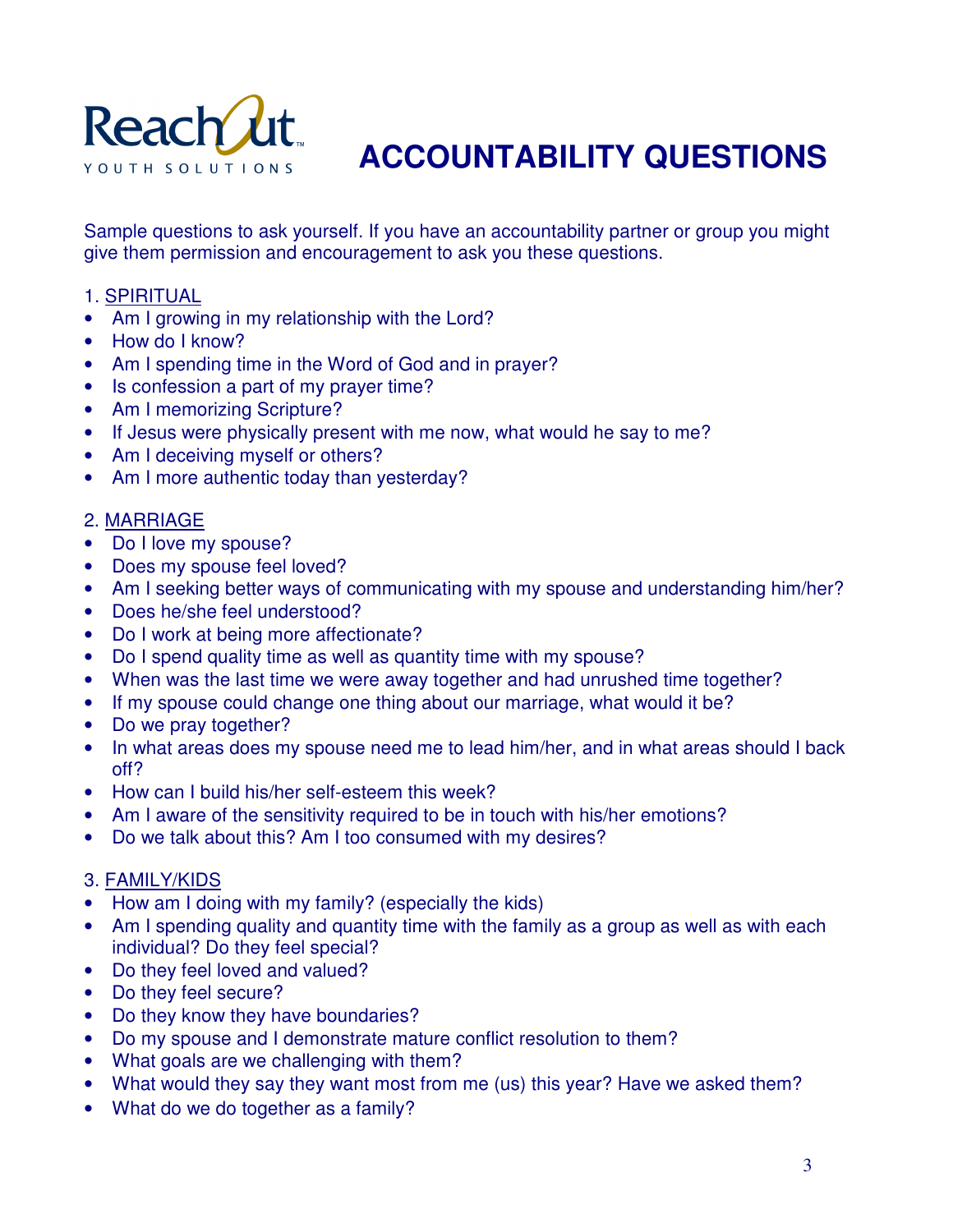- Do they sense that Jesus is most important in my life and the glue in our marriage? How do they know?
- How are they developing in their understanding and knowledge of God?
- What do they think I think about them? What do they me say about them to my husband/wife, others?
- What values and priorities I seeking to build in to their lives?

#### 4. FRIENDS AND RELATIONSHIPS

- Who are my friends?
- Am I a good friend? What is a good friend?
- Do people feel cared for by me?
- How do I relate to people I don't necessarily like?
- Do I need to ask forgiveness or make things right with anyone?
- Are there relational ghosts in my closet?
- Am I making efforts to make people around me feel valued and affirmed?
- How can I make people feel special?
- Do I go out of my way for others? Am I hospitable?
- Am I working on my weaknesses?
- In what areas have I settled for that s just the way I am and not been willing to allow the Lord to change or discipline me?
- Am I too busy for my friends? What would they say?
- Do I have an accountability partner or group that is honest with me and asks me hard questions?

#### 5. MINISTRY

- What are my motives for my ministry?
- Do I have the ability to describe the eternal significance and value of my ministry? Or do I rationalize?
- Do people sense something different about my dealings with them?
- Would they say I am honest, above board, of high character?
- Are my ethics biblical in handling money?
- Am I building an empire for my own satisfaction or creating an opportunity that can give many others significance and meaning?
- Do I have to have my hands on each part of it for it to succeed?
- Do I trust in others? Do I inspire trust in others?
- Is my ministry giving ourselves generously in time and money to help the community and for the cause of Christ?
- How do I deal with those who stand in the path of my plans?
- What is hardest about living for Christ in my ministry? What discourages me? Where do I struggle?

#### 6. FINANCIAL

- What does my checkbook say about my relationship with the Lord?
- Am I giving away more and more?
- Do I give from my abundance only?
- Do I ever give sacrificially?
- Who/what am I giving to? Why am I giving? Am I a cheerful giver?
- Do I tithe? Do I give offering?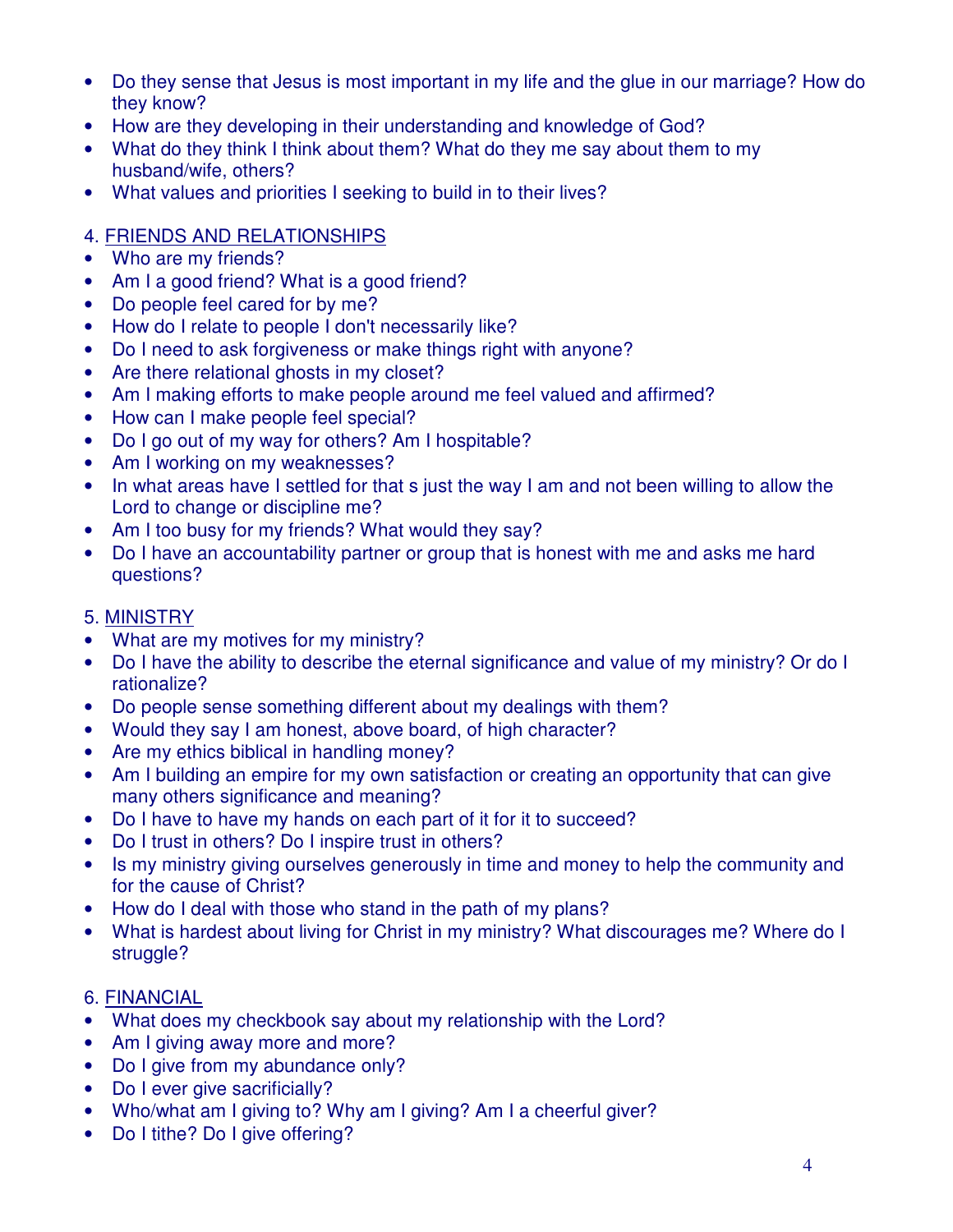- Am I paying my (our) debts in an orderly fashion?
- Am I a good steward?
- Am I taking steps to eliminate our indebtedness as much as possible?
- How much money do I (our family) need? What will we do with the rest?
- Am I wise about the future? College education, retirement, old age, home, cars, etc.? Who do I talk with about these things?
- Am I teaching my kids a proper perspective on money and finances?

#### 7. PHYSICAL

- Am I taking care of my body?
- Am I watching my weight?
- Am I eating right?
- Am I getting regular exercise? What do I do?
- Do I include my kids in learning about physical awareness?
- Am I getting enough sleep?

#### 8. REPUTATION

- What is my reputation among others?
- Do people see me as being a servant of Christ?
- Does my life stand as a pattern of good living?
- Do I receive respect from non-believers?
- Am I known as loving towards others?
- In what areas have I compromised my integrity?
- Am I leaving a Christ-filled legacy for my children?
- Am I known as a giver or a taker?

#### 9. LEADERSHIP

- Where am I using the gifts of leadership that I have?
- Do I stand up for my convictions?
- Do I push others too much?
- Am I working at being a better listener?
- Are my decisions becoming more wise?
- How do those under my leadership view me?
- Can I follow when I need to?
- Am I using or losing my talents?
- Does my leadership enable others to become better people and draw them closer to the Lord?
- Can I build a team? And work with a team? Am I the strong natural leader type? Or am I a loner?
- In what specific ways am I working on improving my leadership abilities?

#### 10. RENEWAL/RECREATION

- How do I get refreshed and renewed?
- Do I block out time to rest?
- Do I block out time to think and dream?
- Who holds me accountable for taking time off?
- From whom/where do I draw my sense of peace? Does my life have rhythm?